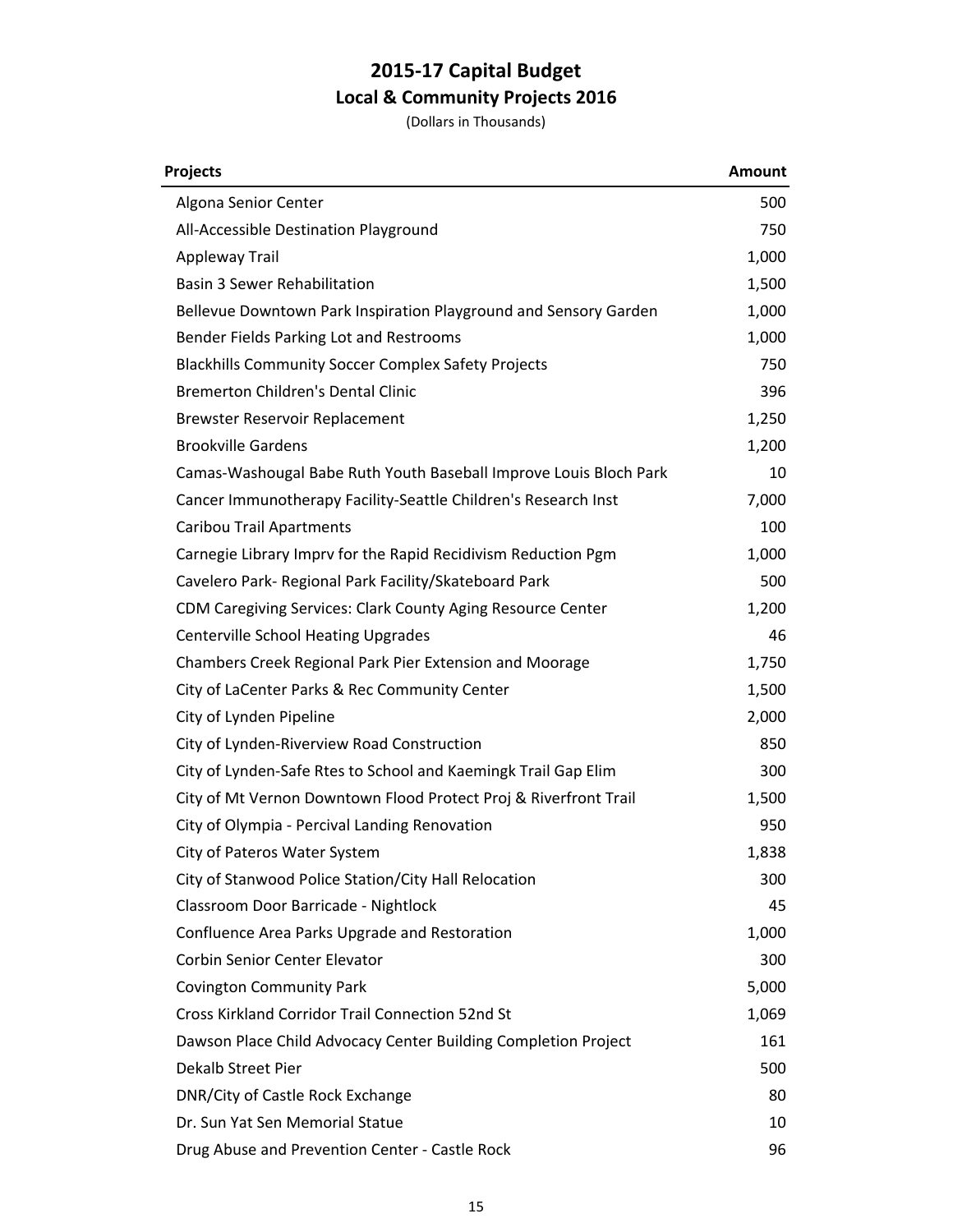| <b>Projects</b>                                                  | <b>Amount</b> |
|------------------------------------------------------------------|---------------|
| DuPont Historical Museum Renovation                              | 46            |
| <b>East Tacoma Community Center</b>                              | 1,000         |
| Edmonds Center for the Arts: Gym Climate Cntrl & Roof Repairs    | 250           |
| <b>Edmonds Senior &amp; Community Center</b>                     | 1,250         |
| <b>Emergency Generator for Kidney Resource Center</b>            | 226           |
| Enumclaw Expo Center                                             | 350           |
| Fairchild Air Force Base Protection & Comm Empowerment Project   | 2,209         |
| Federal Way PAC Center                                           | 2,000         |
| Filipino Community of Seattle Village (Innovative Learning Cntr) | 1,200         |
| Franklin Pierce Early Learning Center                            | 2,000         |
| <b>Gateway Center Project</b>                                    | 1,000         |
| Gilda Club Repairs                                               | 800           |
| Granite Falls Boys & Girls                                       | 1,000         |
| <b>Gratzer Park Ball Fields</b>                                  | 200           |
| <b>Grays Harbor Navigation Improvement Project</b>               | 2,500         |
| Green River Gorge Open Space Buffer, Kummer Connection           | 750           |
| <b>Guy Cole Center Revitalization</b>                            | 450           |
| Historic Renovation Maryhill Museum                              | 1,000         |
| <b>Hopelink at Ronald Commons</b>                                | 750           |
| Irvine Slough Stormwater Separation                              | 500           |
| Kahlotus Highway Sewer Force Main                                | 2,625         |
| Kennewick Boys and Girls Club                                    | 500           |
| Kent East Hill YMCA                                              | 500           |
| Key Pen Civics Center                                            | 50            |
| KiBe High School Parking                                         | 125           |
| Kitsap Humane Society - Shelter Renovation                       | 90            |
| Lacey Boys & Girls Club                                          | 29            |
| Lake Chelan Land Use Plan                                        | 75            |
| LeMay Car Museum ADA Access Impovements                          | 500           |
| Lyman City Park Renovation                                       | 167           |
| Lyon Creek                                                       | 400           |
| Main Street Revitalization Project                               | 1,300         |
| <b>Marine Terminal Rail Investments</b>                          | 1,000         |
| Martin Luther King Jr. Family Outreach Center Expansion Project  | 85            |
| Mason County Belfair Wastewater System Rate Relief               | 1,500         |
| <b>McAllister Museum</b>                                         | 660           |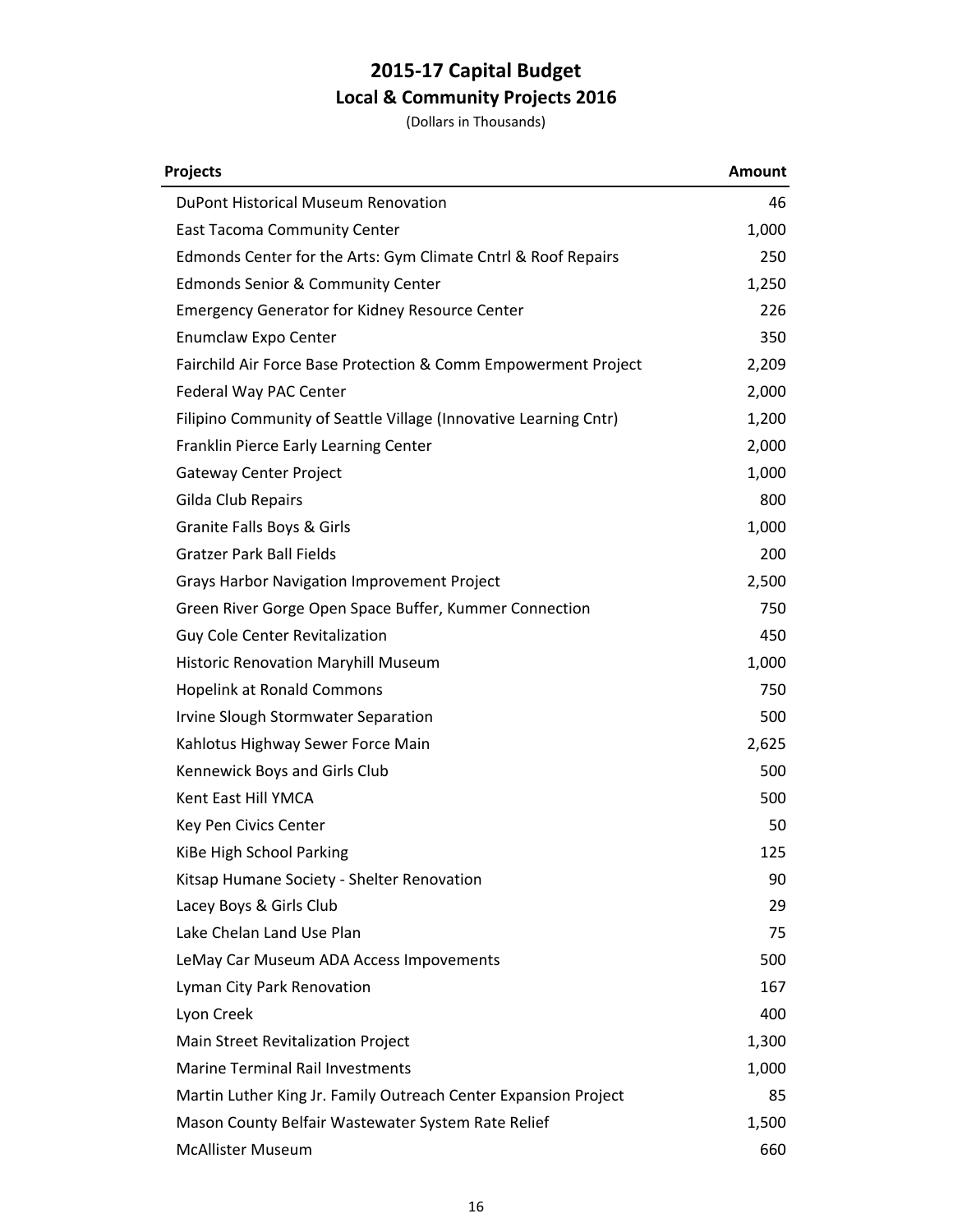| <b>Projects</b>                                                | <b>Amount</b> |
|----------------------------------------------------------------|---------------|
| Mercer Arena Energy Savings & Sustainability Funding           | 450           |
| Mercy Housing and Health Center at Sand Point                  | 2,500         |
| Meridian Center for Health                                     | 2,500         |
| Minor Road Water Reservoir Replacement                         | 1,500         |
| Mountains to Sound Greenway Tiger Mountain Access Improvements | 300           |
| Mt Spokane Guest Svcs Bldg & Pres/Maint of Existing Facilities | 520           |
| Mukilteo Boys & Girls Club                                     | 1,000         |
| Mukilteo Tank Farm Clean-up                                    | 250           |
| New Shoreline Medical-Dental Clinic                            | 1,500         |
| Nordic Heritage Museum                                         | 2,000         |
| North Kitsap Fishline Foodbank                                 | 625           |
| Northwest Native Canoe Center Project                          | 250           |
| Oak Harbor Clean Water Facility                                | 2,500         |
| <b>Okanogan Emergency Communications</b>                       | 400           |
| <b>Onalaska Community Tennis and Sports Courts</b>             | 80            |
| Opera House ADA Elevator                                       | 357           |
| Orcas Island Library expansion                                 | 1,400         |
| <b>Pacific Community Center</b>                                | 250           |
| PCAF's Building for the Future                                 | 350           |
| Pe Ell Second Street                                           | 197           |
| Perry Technical School                                         | 1,000         |
| Pike Place Market Front Project                                | 800           |
| Police Station Security/Hardening                              | 38            |
| Port of Centralia - Centralia Station                          | 500           |
| Port of Sunnyside Demolish the Carnation Building              | 450           |
| <b>PROVAIL TBI Residential Facility</b>                        | 450           |
| <b>Quincy Water Reuse</b>                                      | 1,500         |
| <b>Redmond Downtown Park</b>                                   | 3,000         |
| Redondo Boardwalk Repairs                                      | 1,500         |
| <b>Renovate Senior Center</b>                                  | 400           |
| Rochester Boys & Girls Club                                    | 38            |
| <b>Rockford Wastewater Treatment</b>                           | 1,200         |
| Roslyn Renaissance-NW Improve Company Bldg Renovation Proj     | 900           |
| Sammamish Rowing Association Boathouse                         | 500           |
| SE 240th St Watermain System Improvement Project               | 700           |
| SE Seattle Financial & Economic Opportunity Center             | 1,500         |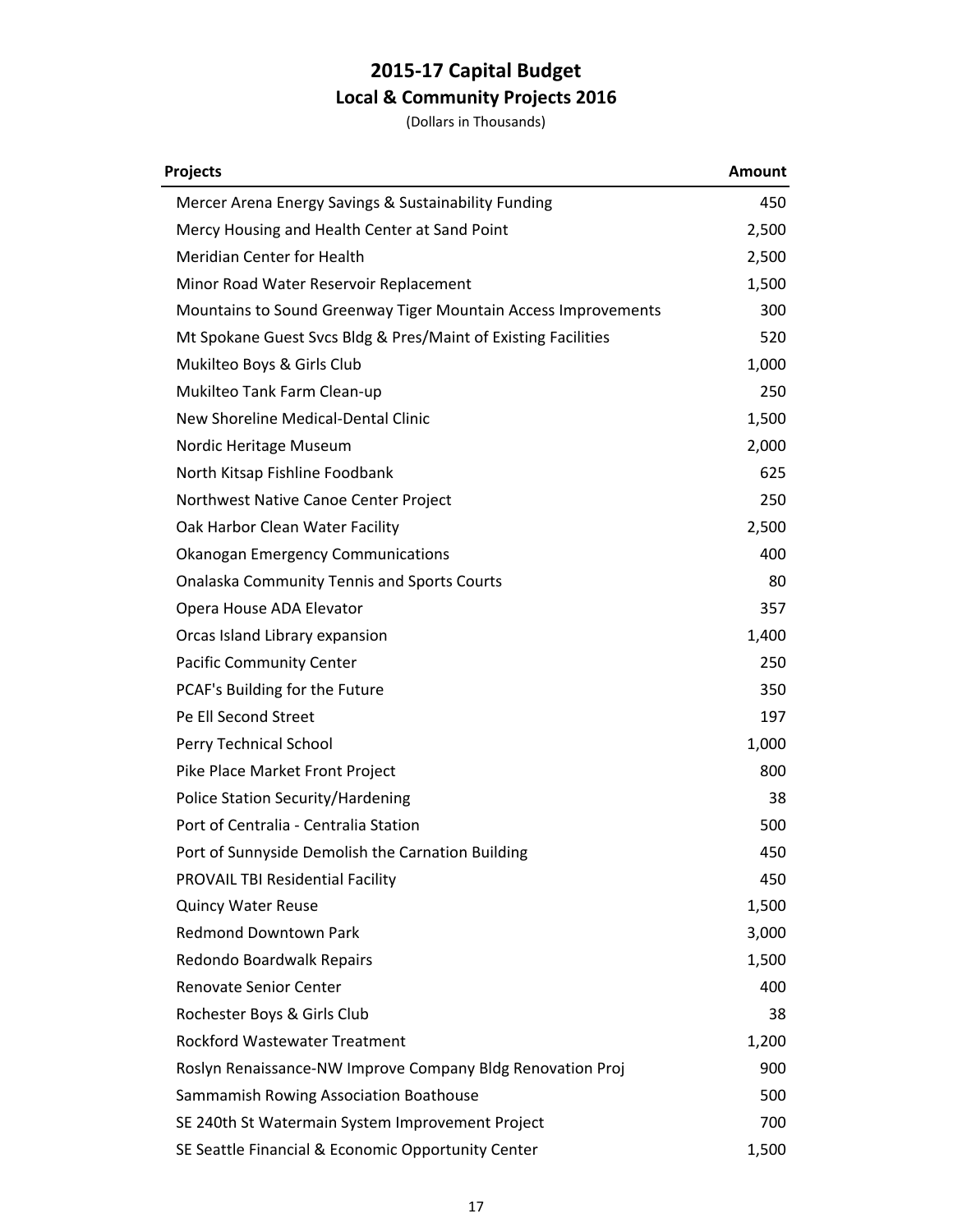| <b>Projects</b>                                                   | <b>Amount</b> |
|-------------------------------------------------------------------|---------------|
| SeaTac International Marketplace & Transit-oriented Community     | 1,250         |
| Seattle Theatre Group                                             | 131           |
| Snohomish Veterans Memorial Rebuild                               | 10            |
| Snoqualmie Riverfront Project                                     | 1,520         |
| South 228th Street Inter-urban Trail Connector                    | 500           |
| Splash Pad/Foundation: Centralia Outdoor Pool Restoration Project | 200           |
| Spokane Women's Club                                              | 300           |
| Springbrook Park Neighborhood Connection Project                  | 300           |
| SR 532 Flood Berm and Bike/Ped Path                               | 85            |
| St. Vincent Food Bank & Community Services Construction Project   | 400           |
| Stan & Joan Cross Park                                            | 750           |
| <b>Steilacoom Sentinel Way Repairs</b>                            | 450           |
| Stilly Valley Youth Project Arlington B&G Club                    | 2,242         |
| Sunset Neighborhood Park                                          | 1,750         |
| Support, Advocacy & Resource Center for Victims of Violence       | 750           |
| The Gathering House Job Training Café                             | 14            |
| The Salvation Army Clark County: Corps Community Center           | 1,200         |
| Thurston County Food Bank                                         | 500           |
| Tulalip Water Pipeline, (Final of 8 Segments)                     | 2,000         |
| Twin Bridges Museum Rehab Lyle Wa                                 | 64            |
| <b>Twisp Civic Building</b>                                       | 500           |
| Vancouver, Columbia Waterfront Project                            | 2,500         |
| Vantage Point Senior Apartments                                   | 2,000         |
| <b>Veterans Center</b>                                            | 500           |
| Veterans Helping Veterans: Emergency Transition Shelter           | 600           |
| Waitsburg Main Street Bridge Replacement                          | 1,700         |
| <b>Washington Green Schools</b>                                   | 105           |
| Washougal Roof Repair                                             | 350           |
| Water Meter and System Improvement Program                        | 500           |
| Water Reservoir and Transmission Main                             | 500           |
| Wayne Golf Course Land Preservation                               | 500           |
| White River Restoration Project                                   | 850           |
| Willapa Behavioral Health Safety Improvement Project              | 75            |
| WSU LID Frontage - Local and Economic Benefits                    | 500           |
| Yakima Children's Museum Center                                   | 50            |
| Yakima SunDome                                                    | 2,000         |